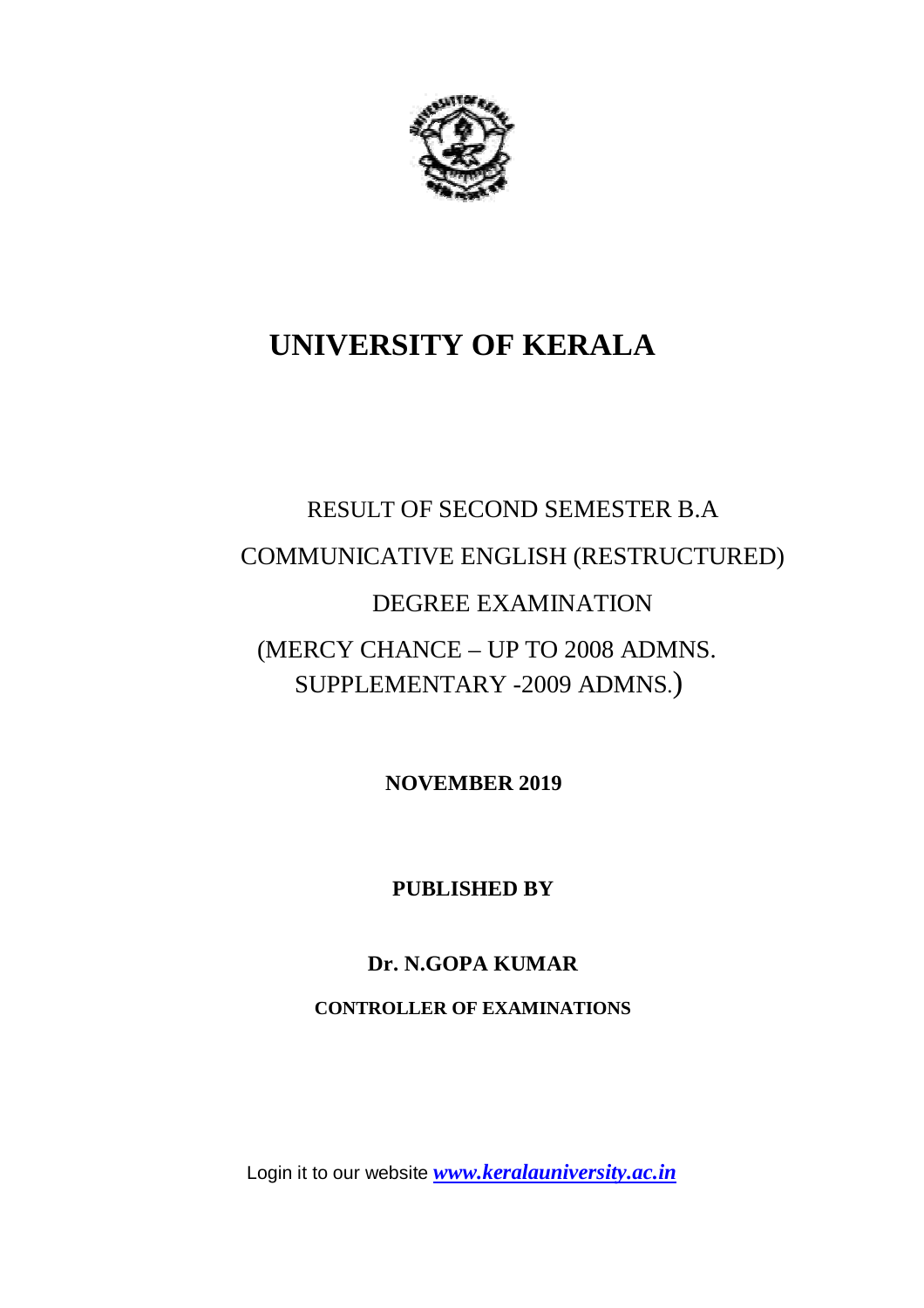# **UNIVERSITY OF KERALA**

**No. ES III/2020**

#### **Thiruvananthapuram Dated:22/06/2020**

### **S Y N D I C A T E – I N – C I R C U L A T I O N**

 The results of **Second Semester B.A Communicative English (Restructured) Degree Examinations (Mercy chance- Up to 2008 Admn.& Supplementary 2009 Admn.)**  held in **November 2019** as declared by the respective Board of Examiners are given below.

| <b>Name of Examination</b>                                                                                                                                                      | <b>Total</b><br><b>Registered</b> | <b>Total</b><br><b>Appeared</b> | <b>Total Pass</b> | %Pass |
|---------------------------------------------------------------------------------------------------------------------------------------------------------------------------------|-----------------------------------|---------------------------------|-------------------|-------|
| Second Semester B.A<br>Communicative English<br>(Restructured) Degree Examinations<br>(Mercy chance- Up to 2008 Admn.&<br>Supplementary 2009 Admn.)<br>held in<br>November 2019 | 4                                 |                                 |                   | 25    |

**The results may be approved. It is proposed to publish the results on 22/06/2020**

**Sd/-**

 **CONTROLLER OF EXAMINATIONS**

**To**

- **1. E.J.III**
- **2. E.J. IX**
- **3 PRO**
- **4 Enquiry**
- **5 CE Sn.**
- **6 Data Cell**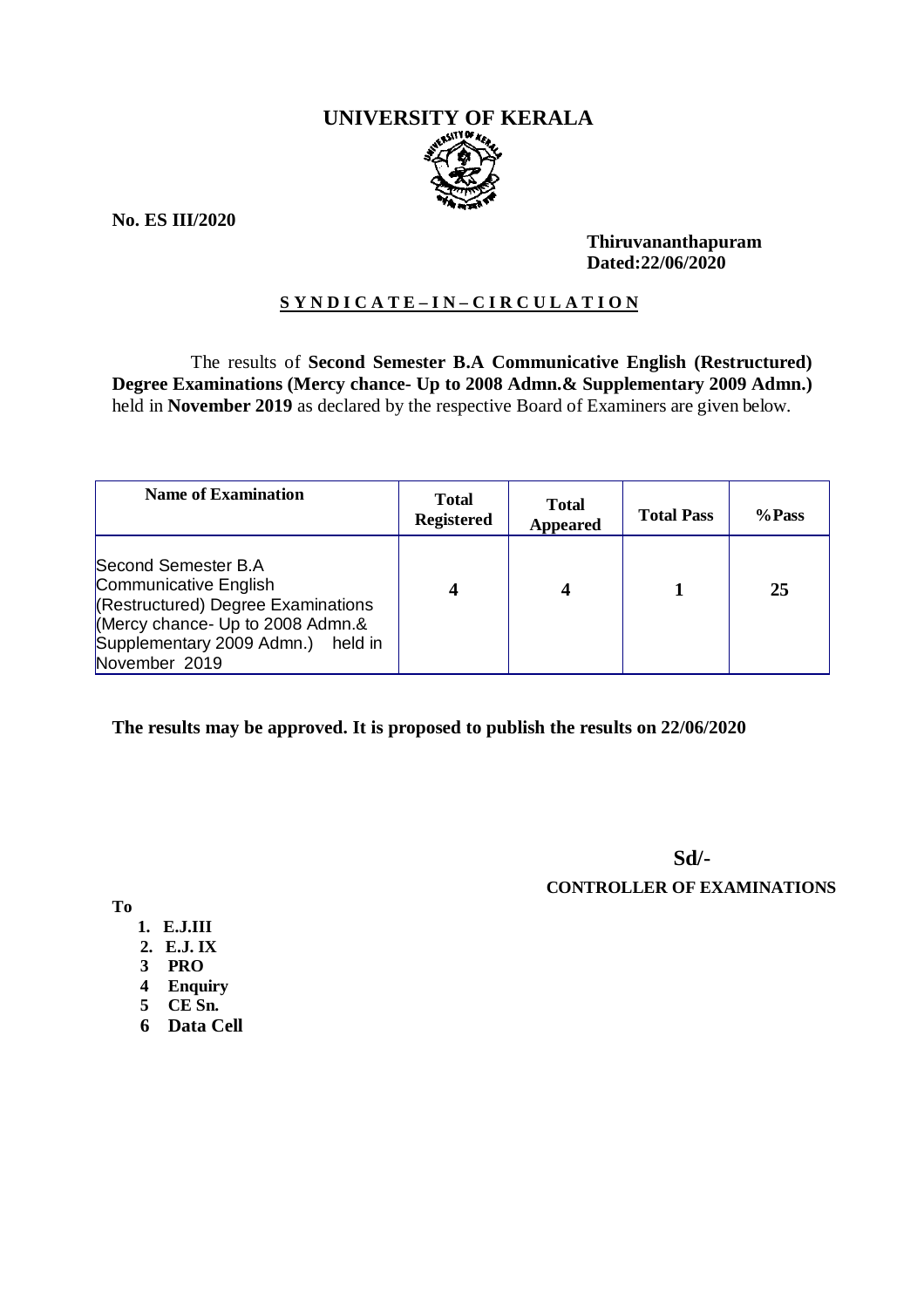**Not to be published before:22/06/2020**

**No. ES III/2020**

#### **UNIVERSITY OF KERALA**

#### **NOTIFICATION**

#### **SECOND SEMESTER B.A COMMUNICATIVE ENGLISH (RESTRUCTURED) DEGREE EXAMINATIONS (MERCY CHANCE- UP TO 2008 ADMN. SUPPLEMENTARY -2009 ADMNS.) HELD IN NOVEMBER 2019**

The following is the Provisional list of Register Numbers of the successful candidates in the Second semester **B.A Communicative English (Restructured) Degree Examinations (Mercy chance- Up to 2008 Admn.& Supplementary 2009 Admn**) held in **November 2019** as declared by the Board of Examiners.

 The Candidates who wish to get their answer books revalued/scrutinized should send their application in the prescribed form along with required fees so as to reach the Controller of Examinations, University of Kerala on or before **10.07.2020**.Mark lists will not be issued to the candidates who have not remitted the C.V Camp fee of **Rs 200**/-(**Rupees Two Hundred** only)

(Mercy Chance – Up to 2008 Admns.& Supplementary -2009 Admns.)

- A. Core Paper I- Poetry & Drama
- B. Vocational Paper I Applied Phonetics
- C. Core Paper II Prose
- D. Additional Language Part II- Communicative French

**Sd/- CONTROLLER OF EXAMINATIONS**

University Buildings, Thiruvananthapuram, Dated:22/06/2020